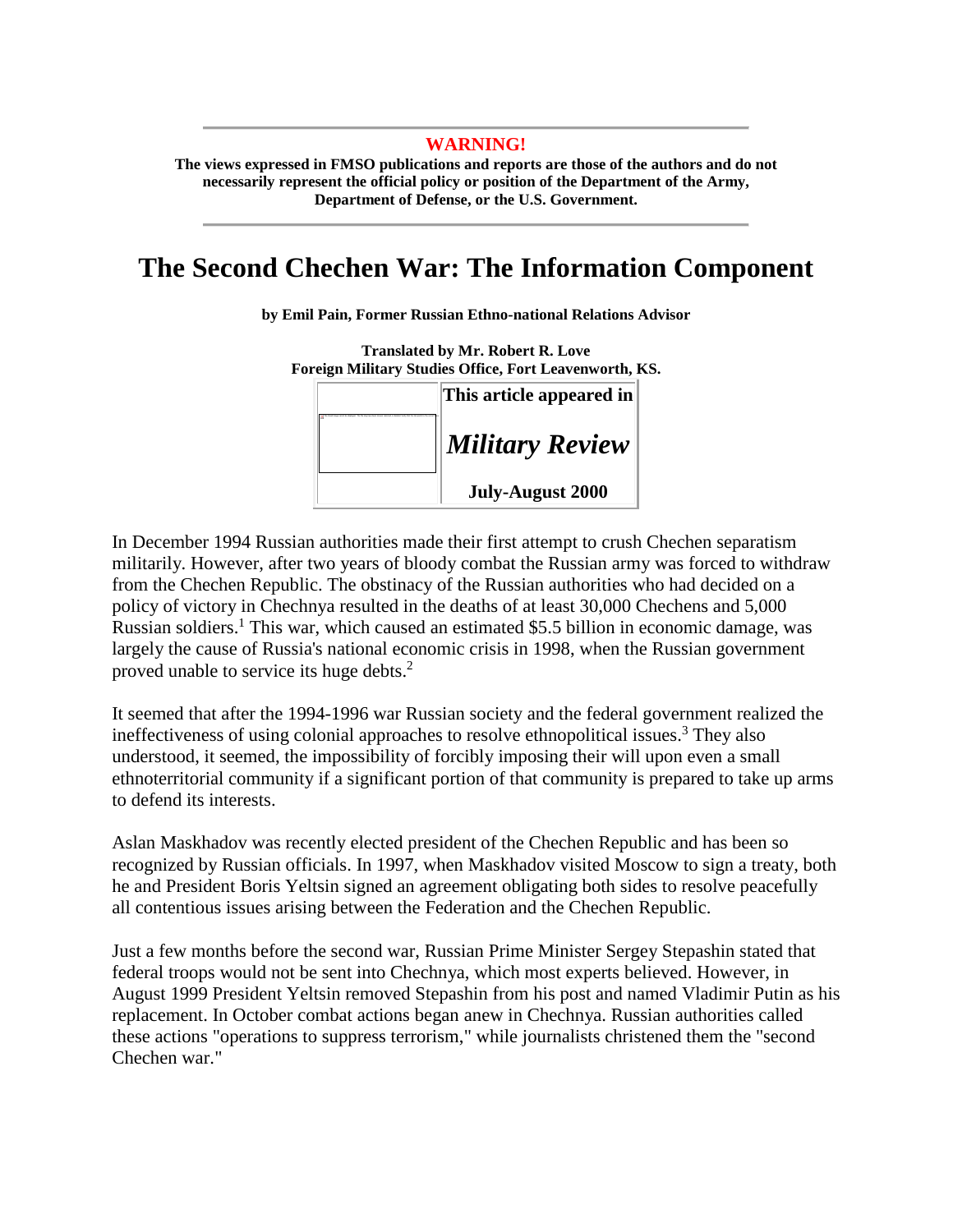**The militarization of the mass consciousness.** It is striking just how quickly Russian society's attitude toward the war in Chechnya changed, beginning with the change in the opinion of politicians. In June 1999 the Communists and most political parties in the Russian Parliament (the Duma) angrily demanded that President Yeltsin be removed from office, saying that he had "unleashed the war in Chechnya." But by that November most Duma members (with the exception of the *Yabloko* faction) supported "unleashing" a new war.<sup>4</sup>

In 1994 the press deplored the introduction of troops into Chechnya. The initial bombings brought such strong protest that the president was forced to declare publicly that he had ordered the bombings stopped. The bombings did not stop, but it was as though they were being carried out against the will of the commander-in-chief. Now the situation in the press has changed: gone is the former emotional anguish, gone are the passions about the loss of innocent civilian lives. Instead, official summaries and dry reports of the army's victories dominate. By using professional military jargon in their reports, journalists lend the war an everyday flavor. Thus, in Chechnya the army is "working." Aircraft are not bombing and the artillery is not firing on towns, but rather, as the journalists put it, they are "working on towns." Rather than speaking of an "assault" on Grozny—a term which has painful associations for Russians—the military terms "special operation" and "mop-up" are used.

The press has changed its attitude toward the obvious untruths of Russian politicians and the military in their comments on the second Chechen war. The press quickly refuted statements by Russian generals that the Russian army had not bombed border areas of Georgia and had not fired on a Grozny market place, or that Russian soldiers had not killed a saleswoman in a little store in Ingushetia and had not participated in pillaging in the village of Alkhan-Yurt. However, in contrast to the previous war, the press did not investigate or condemn these actions.

Censorship of reports on military actions has increased sharply. The circle of journalists allowed to report from Russian troop positions about events in the second campaign has been strictly limited. It is now illegal for Russian or foreign journalists to visit camps of the Chechen armed resistance. In contrast, during the first war many Russian journalists spent months in the headquarters of former separatist leader Dzhokhar Dudayev. Even in the days of the Soviet Union, at least starting with the Gorbachev period, there was never such suppression of dissent on state television as is the case today. On the two channels with the largest viewing audience, ORT and RTV, no statements are allowed that are even slightly critical of the Russian government's actions in Chechnya.

In December 1999 a Russian government decree created the Russian Information Center (RIC).<sup>5</sup> The RIC filters information from the combat theater before it reaches the mass media. It also selects for dissemination information from the foreign press that does not contradict the Russian government's view of events in Chechnya. Furthermore, foreign journalists believe that the RIC is not above falsifying information.<sup>6</sup>

In addition to government censorship there is also private censorship. Boris Berezovsky is Russia's largest media mogul. His support of military actions determined the position taken by the publications and television companies that he owns and controls. Most common of all is self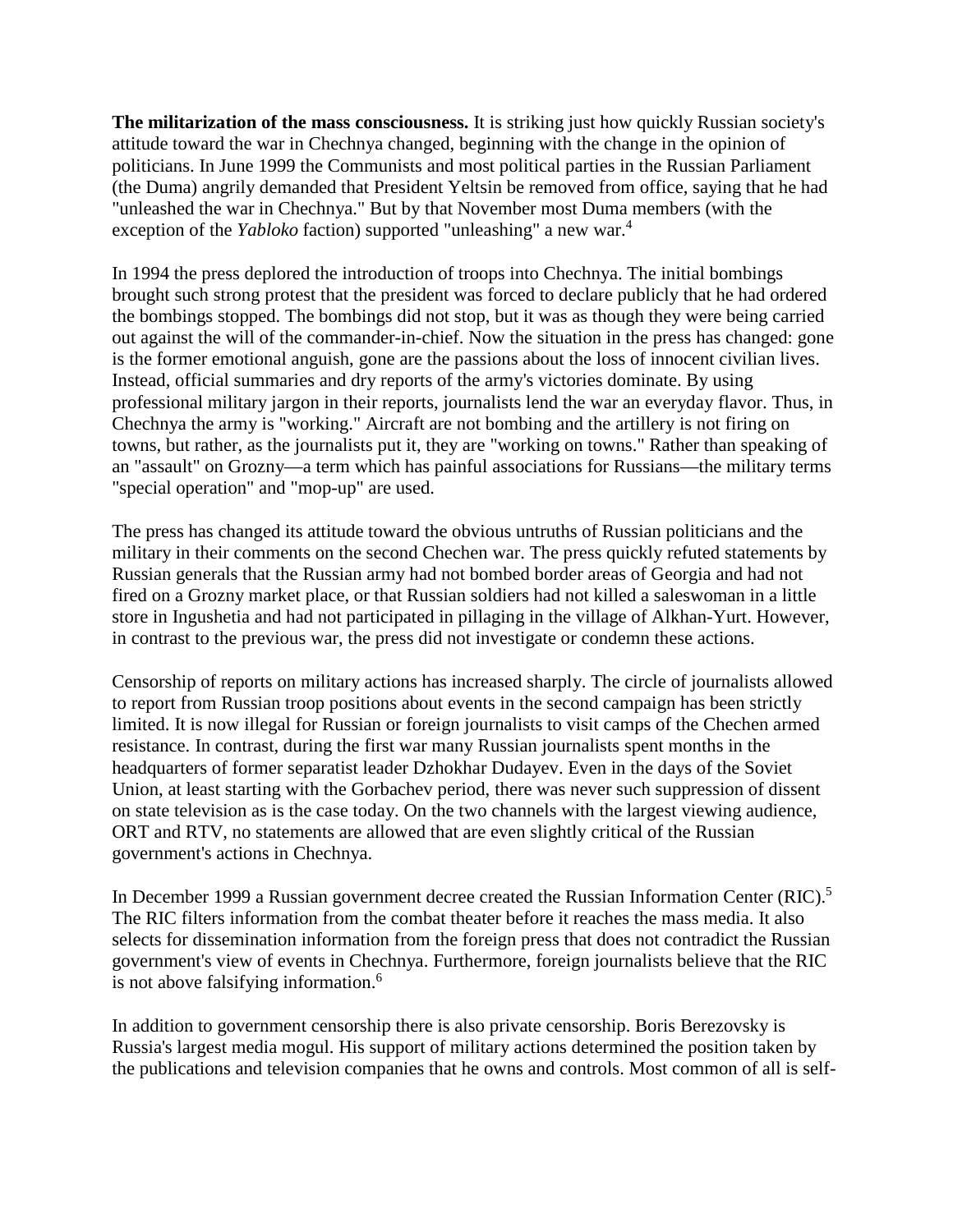censorship by journalists, many of who simply do not want to hear any objections to the military actions in Chechnya, since they share the military mood of most Russians.

As Figure 1 shows, there has been a reversal in the ratio of those who support maintaining Russia's territorial integrity through military means to those who oppose doing so. In 1995 a twothirds majority opposed a military solution to the problem. Today an equal percentage of people supports it. These changes may seem especially surprising when compared with the trends in Russian public opinion prior to the second war. Research conducted by the same service (RAMPIR) indicates a year-by-year increase in the number of people who were either happy about or willing to accept Chechnya's separating from Russia. In 1998, 82 percent of those surveyed held this opinion.

|                                                                                            |             | No vember 1999                                  | Shirts in Russian Public Opinion about the Chechen Problem Just a few months before the military actions began,                                                                                                                                                           |
|--------------------------------------------------------------------------------------------|-------------|-------------------------------------------------|---------------------------------------------------------------------------------------------------------------------------------------------------------------------------------------------------------------------------------------------------------------------------|
| <b>Question</b>                                                                            | Odober 1995 |                                                 | the author participated in a televised debate with                                                                                                                                                                                                                        |
| Military actions in Che dunya are necessary<br>to prevent the collapse of Russia.          |             |                                                 | Minister Ramazan Abdulatipov and defended the                                                                                                                                                                                                                             |
| Agree                                                                                      | 20%         |                                                 | 53% idea of Chechnya's gradual separation from Russia,                                                                                                                                                                                                                    |
| Disagree                                                                                   | 65%         | 21% while Abdulatipov opposed it. The program's |                                                                                                                                                                                                                                                                           |
| Best solution to the Chechen problem:                                                      |             |                                                 | viewers were asked to assess who was right. Their                                                                                                                                                                                                                         |
| <b>Conduct military actions</b><br>until the Chechen fighters<br>are completely destroyed. | 3%          |                                                 | response was predictable for that period: more than<br>75 percent favored Chechnya's splitting away from<br>63%<br>Russia. Today's complete reversal in the public<br>14% consciousness occurred in just a few months.<br>Moreover, among those surveyed there was also a |
| <b>Withdraw forces from</b><br>Chechnya and fortify its<br>borders with Russia.            | 52%         |                                                 |                                                                                                                                                                                                                                                                           |
| Figure 1.                                                                                  |             |                                                 | 20-fold increase in the number who favored military<br>actions that would destroy the Chechen militants.                                                                                                                                                                  |

**Reasons for increased public support.** What has caused this about-face in Russian public opinion? In the time between the two wars the empathy that a large segment of Russian society had felt for the 1991 Chechen revolution dissipated, particularly that of the liberal intellectuals. A number of factors repelled even those Russian intellectuals who had unconditionally supported "the Chechen struggle for independence": the rise in crime; Chechnya's de facto independence; the relentless raids on neighboring territories; the kidnapping and hostage taking, which included journalists and international humanitarian workers; and the increase in slavery and slave trading.

This reassessment did not evolve without twists and extremes. In the early 1990s many Russian intellectuals ignored the criminal tinge in the Chechens' national liberation movement. Recently, however, they have been willing to identify nearly the entire current population of Chechnya with criminals.

These attitudes became widespread after an incident in August 1999. Detachments of Chechen and Dagestani fighters commanded by Shamil Basayev and Amir Khatab crossed the Chechen-Dagestan border and attempted to seize several areas of the Dagestan Republic. All Russian political forces supported the government's actions to rebuff the terrorists. If there was any criticism in the Russian press, the author is not aware of it.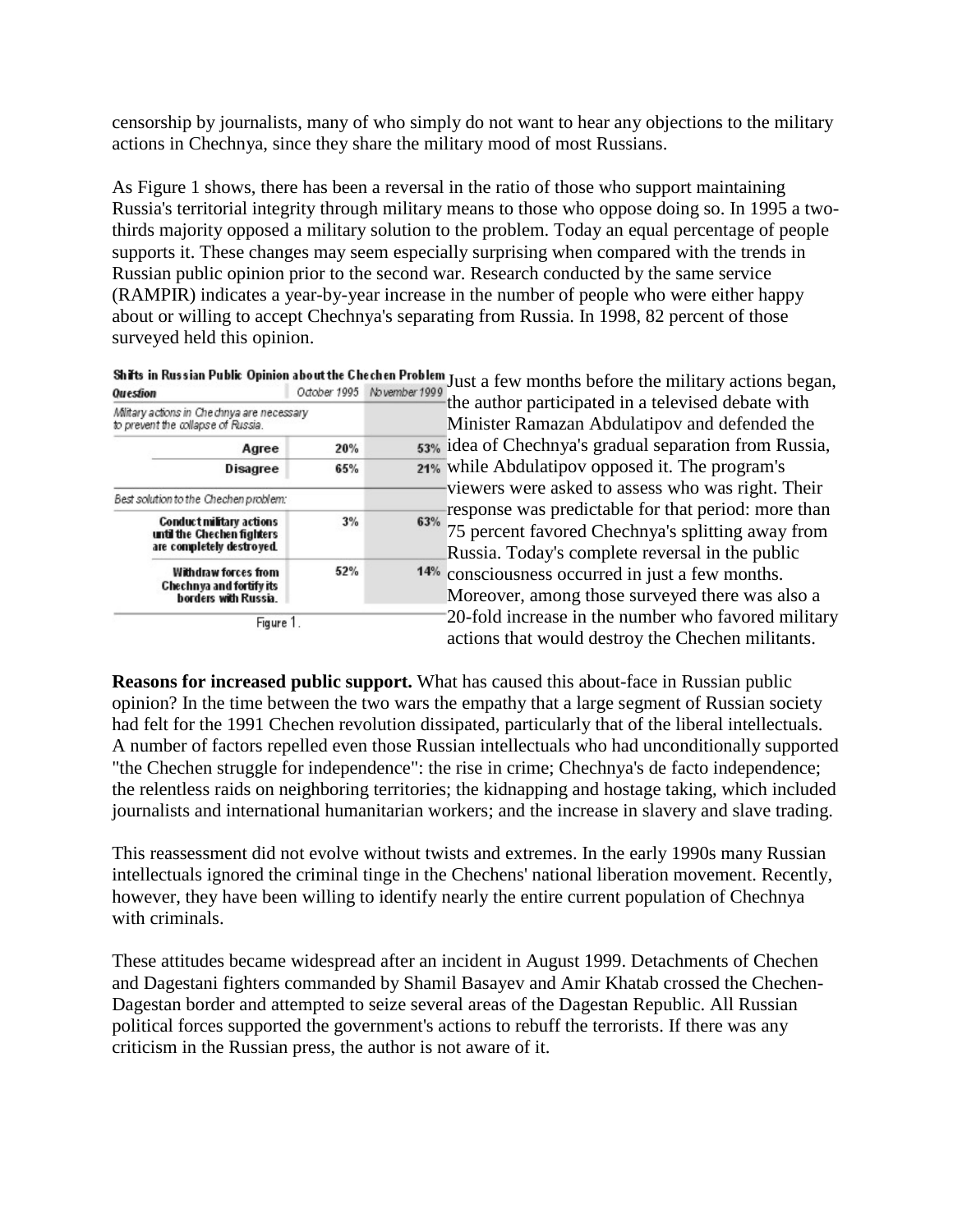The idea that only military actions could stop the Chechen terrorists became even more deeply ingrained in the public consciousness after a series of apartment building explosions that swept across Russian cities in October, claiming the lives of hundreds of innocent civilians. Chechen involvement in planning these attacks has not been proven, and there is not a single ethnic Chechen among the suspects. However, based on information coming from the Russian special services, the public is more convinced than ever about the guilt of Chechnya, its armed forces and even its official structures.

NATO's military actions in Kosovo and Serbia during the Kosovo crisis had a significant impact on Russians' attitude toward the second Chechen war. In Russian eyes, the bombings of civilian targets that took the lives of innocent civilians and even foreign diplomats justify similar actions by the Russian military. In the wake of Kosovo, statements by politicians and public officials from NATO countries that Russia has exceeded the acceptable limits in the use of force are perceived in Russia as hypocritical, a political double standard.

Raids into Dagestan by Basayev's bands, the apartment bombings in Russian cities and the misunderstood "Kosovo lesson" have released the pent-up feelings of national humiliation and outrage: "Nobody takes us seriously—not the Chechens, not the West"; "nobody is protecting us"; "the government and the



**Anything in Grozny that remained after the first war was leveled in the second.**

military are good for nothing." As the poet said, "We long retreated in silence." The military's first victories in Dagestan completely reversed public opinion. People began saying that the Chechen problem could be solved by force, that an "iron hand" could restore order in the entire country. Previously it was General Alexander Lebed who had personified the image of the strong leader, but now that image belongs to Vladimir Putin. The Chechen war added to the new Prime Minister's respect. As time went by, Putin began to use this newfound political capital and respect to win support for the federal government's militaristic policy in the North Caucasus.

The rise in Putin's authority and influence brought additional supporters for the second Chechen war—political pragmatists. More accurately, these pragmatists were cynics who wanted to boost their own political capital and thus began to defend the war, "grabbing onto the tail" of Putin's military authority. Initially these were regional leaders, then political outsiders from the parties of the right. Once Putin became the acting president, former political opponents began a largescale and irreversible move into Putin's camp. This process was made easier by the climate of boundless political cynicism that has recently arisen in Russia. Public betrayals of former allies and the demonstrative rejection of long-held principles—such as antimilitary principles—are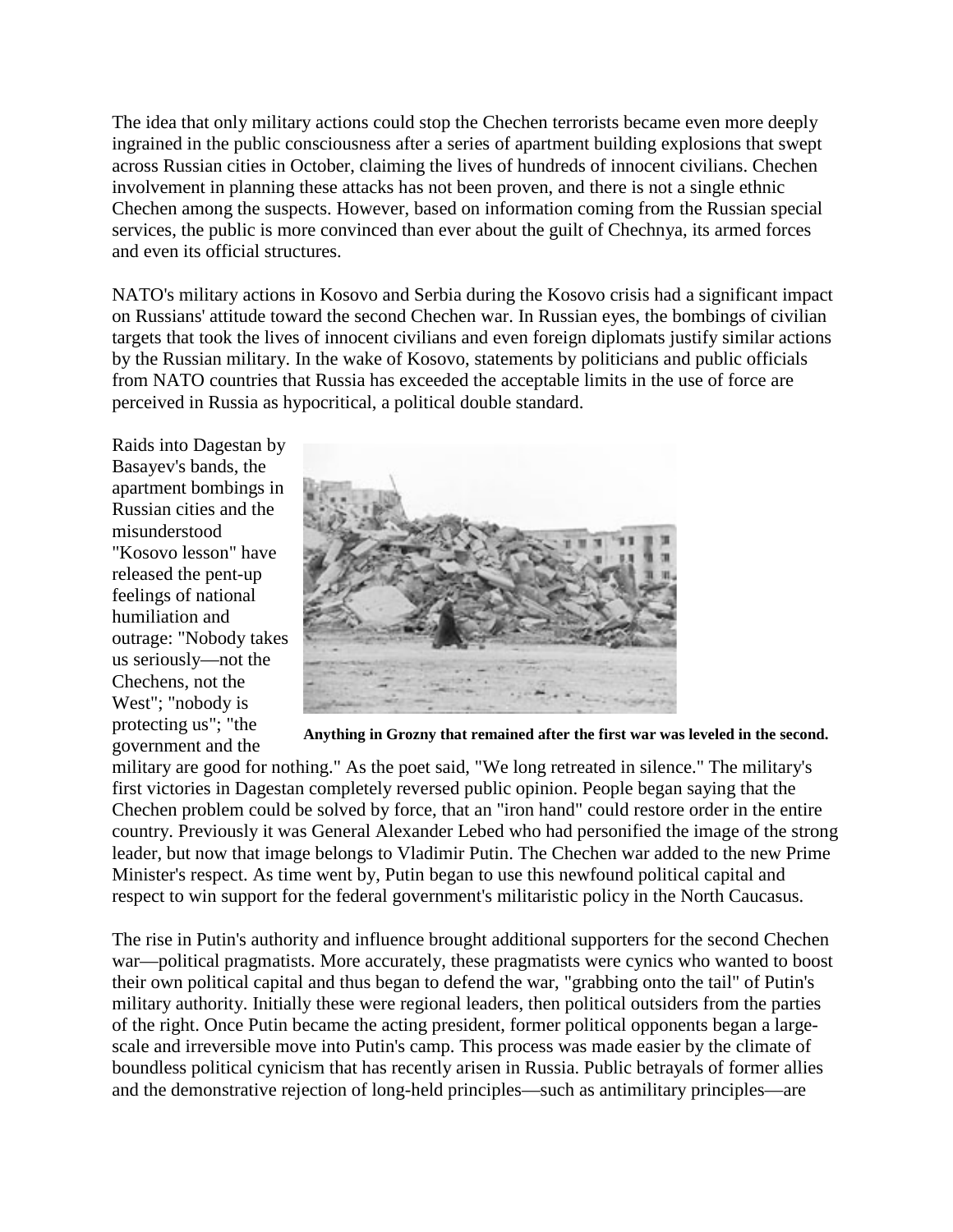becoming the norm and are welcomed by the current Russian elite as a sign of "political flexibility."

Many people, weary from decades of failed political reforms, see Putin as the fabled hero who will ultimately bring Russia prosperity and greatness. To them, the Russian army's victory in Chechnya symbolizes Russia's coming revival.

**Changing military goals.** A consistent and nearly imperceptible shift in the military's campaign goals has played a major role in winning public support for the second Chechen war. In the beginning (August-September 1999) the goal was to repel Chechen aggression, a goal that Russian society entirely accepted. In October Russian authorities sought a "sanitary boundary" as the primary military objective. This boundary would protect Russian regions from incursions by Chechen terrorists, and the people fully supported this goal. By November the authorities had quietly discarded the boundary idea and replaced it with the goal of "total destruction of the terrorists." Certain politicians, such as the leader of the Yabloko Party, Grigoriy Yavlinsky, began to object, pointing to the inappropriate means being used to achieve this goal. Nonetheless, the public has so far accepted the new goal nearly without objection. Finally, speaking to soldiers on 1 January 2000 in Chechnya, Putin announced that the primary goal was now to "preserve the integrity of Russia"—exactly the goal in the previous war. The Russian public has not noticed this substitution in the goals.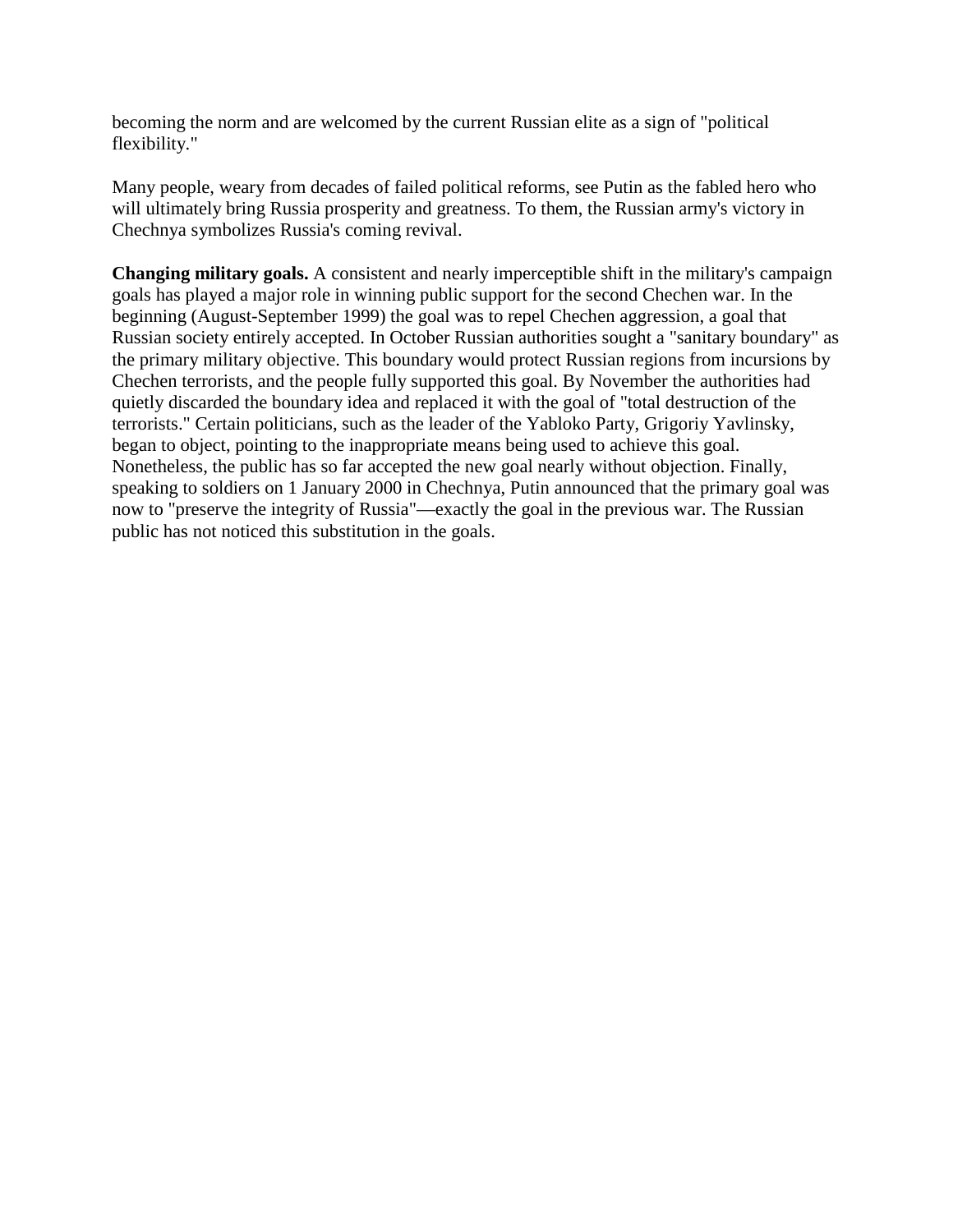Russia's military actions were justified as long as the goal was to defend against terrorism by creating a sanitary boundary. In moving deep into the interior of Chechnya the Russian army is moving Russia further away from solving the Chechen problem. Taken to its logical conclusion, the sanitaryboundary strategy will require more than just stopping



troops. It will mean replacing offensive forces with large units trained to defend borders, and it will also mean constructing a special border infrastructure, with costly permanent facilities, a plowed strip and mine fields.

A sanitary boundary can better protect Russian regions from terrorist forays than would a total seizure of Chechnya, which would sparsely distribute the army over a large area. In the latter circumstance, individual garrisons inevitably control the area only at certain focal points, allowing not only small mice but also large armed detachments to slip through between those points. It was no accident that Basayev and Chechen military commander Salman Raduyev carried out their raids precisely when the Russian army seemingly controlled all of Chechnya.

The sanitary boundary reduces the losses of Russian forces as compared to distributing the forces throughout the entire republic. In the previous war the more territory Russian troops controlled, the greater their losses became. The relatively small garrisons, checkpoints and even military convoys moving between populated points became tasty prey for the partisans. Of course, as the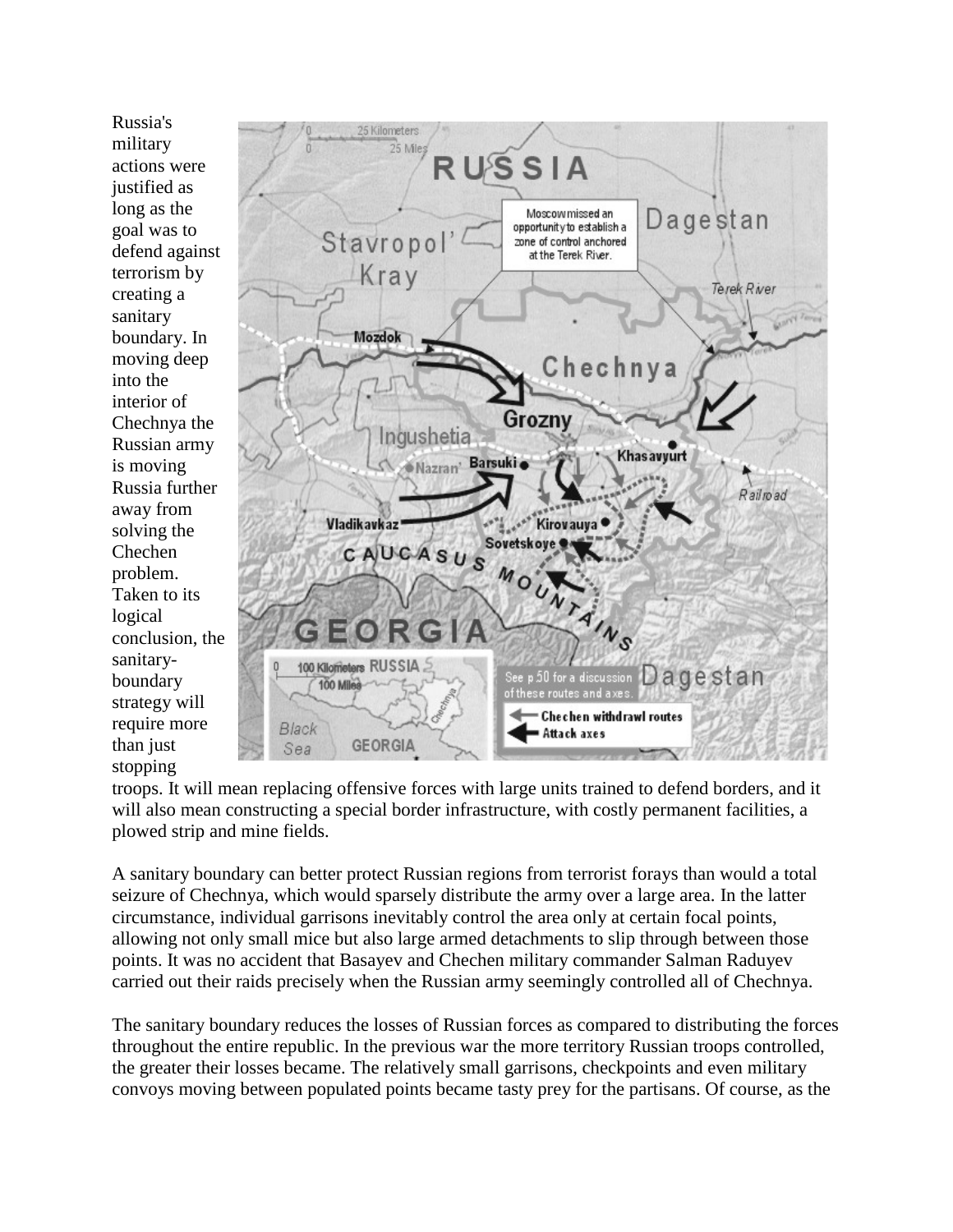army moves deeper into Chechnya's interior, the number of refugees rises, and so inevitably does the number of civilian casualties.



**Russian troops move warily down a Chechen road. The greening of spring made avoiding ambushes much more difficult.**

Before the first Chechen war began, the federal authorities had an opportunity to move Dagestan's border with Chechnya downward to the Terek River line. This boundary would have created frontiers along the Terek River suitable for mounting a defense against terrorists and for applying pressure to Grozny.

A similar proposal was presented in September 1994 at a session of special advisors to the Russian president, and elements of this proposal made their way into the press. The proposal was entitled "One Chechnya, Two Systems." Its basic idea was to create a "welfare zone" within three northern areas of Chechnya. This zone would have allowed residents to choose to live in the lawless Dudayev zone or in a fairly well-established pro-Russian zone. That idea would have been easier to implement then than it would be today. At the time, Russia could have expected support from the people of the northern areas, particularly the entire Upper Terek area. It had never recognized Dudayev's authority, and it had defended its loyalty to Russia. However, Russia missed this opportunity both in 1994 and 1999. Similar reasons hindered implementation of the sanitary-boundary strategy.

The primary reason is the inertia of a military machine: an expeditionary force that is large and growing stronger cannot sit idle without lowering the combat morale of the troops. An army demands that there be no stopping and no negotiating. It was difficult to stop the army in the first war when virtually the entire Russian public actively opposed the war. It is even more difficult to stop it when, judging by the polls, the vast majority of Russian citizens demand that the army "pound the low-lifes into the ground."

It may be that big-business oil interests played a quiet role in the army's moving deep inside Chechnya. Their goal would have been to protect pipelines. However, a protracted war only makes protecting the pipelines more difficult.

Other hidden economic factors also played a role in turning up the military heat. However, the chief factor that prevented the possibility of stopping the Russian military at the Terek was the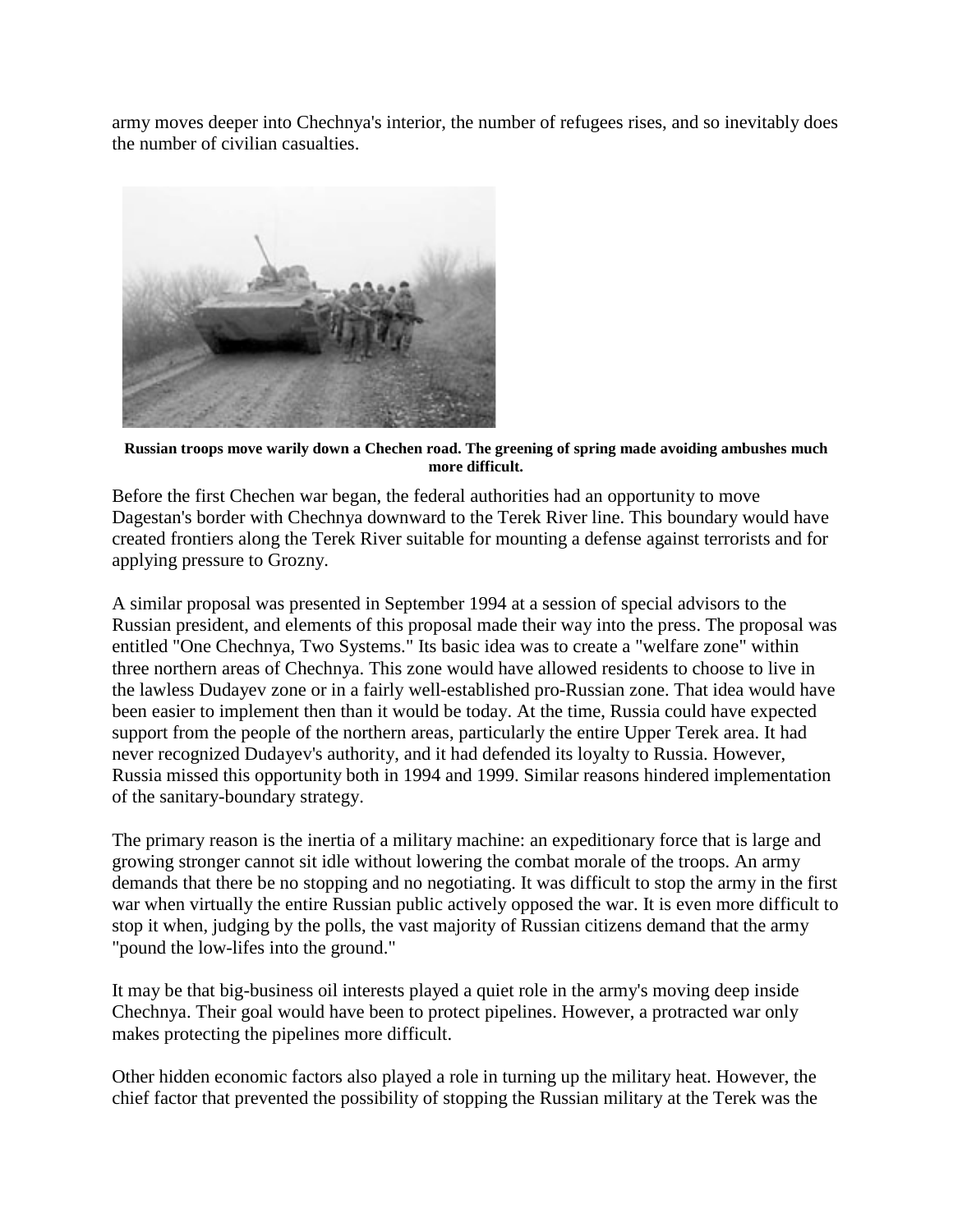Russian pre-election requirement for a "victorious war." In 1999 this requirement was even more powerful than it was in 1994. The popularity ratings of presidential candidate Putin and those of the parties he supported during the Duma campaign were closely linked with a military solution to the Chechen problem. If Putin had abandoned an offensive strategy in favor of simply digging in, his popularity could have fallen as rapidly as it had risen.

## **Gaining Public Support**

After the first Chechen war, the Russian military concluded that it had lost the information war to the Chechen resistance, which had morally disarmed Russian public opinion. Hence, Russian strategists saw reprogramming public consciousness as the primary goal in their battle with the Chechen separatists. They wanted to eliminate public apathy toward the military's task of retaining Chechnya as part of Russia. They also wanted to win public support for Moscow's use of force against the Chechen separatists.

A former deputy prime minister, General Anatoliy Kulikov, who ran all the power ministries in Victor Chernomyrdin's government, recently spoke openly about this subject.7 Russian officials recalled that the American people had supported their government's actions against former Panamanian dictator Manuel Noriega. In contrast, the Russian public had not supported the first military campaign in Chechnya. Russian officials determined that Russian authorities had failed to present the Chechen armed resistance as criminals and terrorists.<sup>8</sup> In the subsequent years, 1996 through 1999, this mistake was successfully overcome, in large part through the actions of the Chechen criminal groups and political extremists themselves. However, the Russian special services have also supplied the mass media with materials that darkened the terrible image Russians already had of the Chechen terrorists. These efforts have not been wasted; something akin to mass hatred for Chechen terrorism has emerged in Russian society. Monthly polling by the newspaper *Literaturnaya Gazeta* showed that in every month of the second half of 1999, Basayev occupied first place among the 10 people most hated by Russian citizens.

With this psychological background it was not difficult for Russian authorities to impart a number of informational and propagandistic cliches and assure reliable public support for federal military actions in Chechnya.

**The image of terrorists and aggressors.** The real shift in Russian public opinion took place after Basayev led a detachment into Dagestan and after a series of explosions (attributed to Chechen terrorists) at apartment complexes in Moscow and other Russian cities. These actions and the anti-Chechen sentiments that arose in Russian society in their wake were put to use to provide informational support for the Chechen war. At the same time, discussions of the possibility that Russian special services had been involved in organizing these crimes were carefully driven out of the information space. However, such ideas invariably arise when attempting to explain terrorist actions that seem completely illogical.

It remains a mystery how the Basayev detachment of 2,000 men thought it could take Dagestan or even any of its regions when it would have to face the entire Russian military. Perhaps Basayev was lured into Dagestan.<sup>9</sup> If considered in terms of Chechen separatists' goals, the apartment-house bombings make no sense. On the other hand, the bombings came at a perfect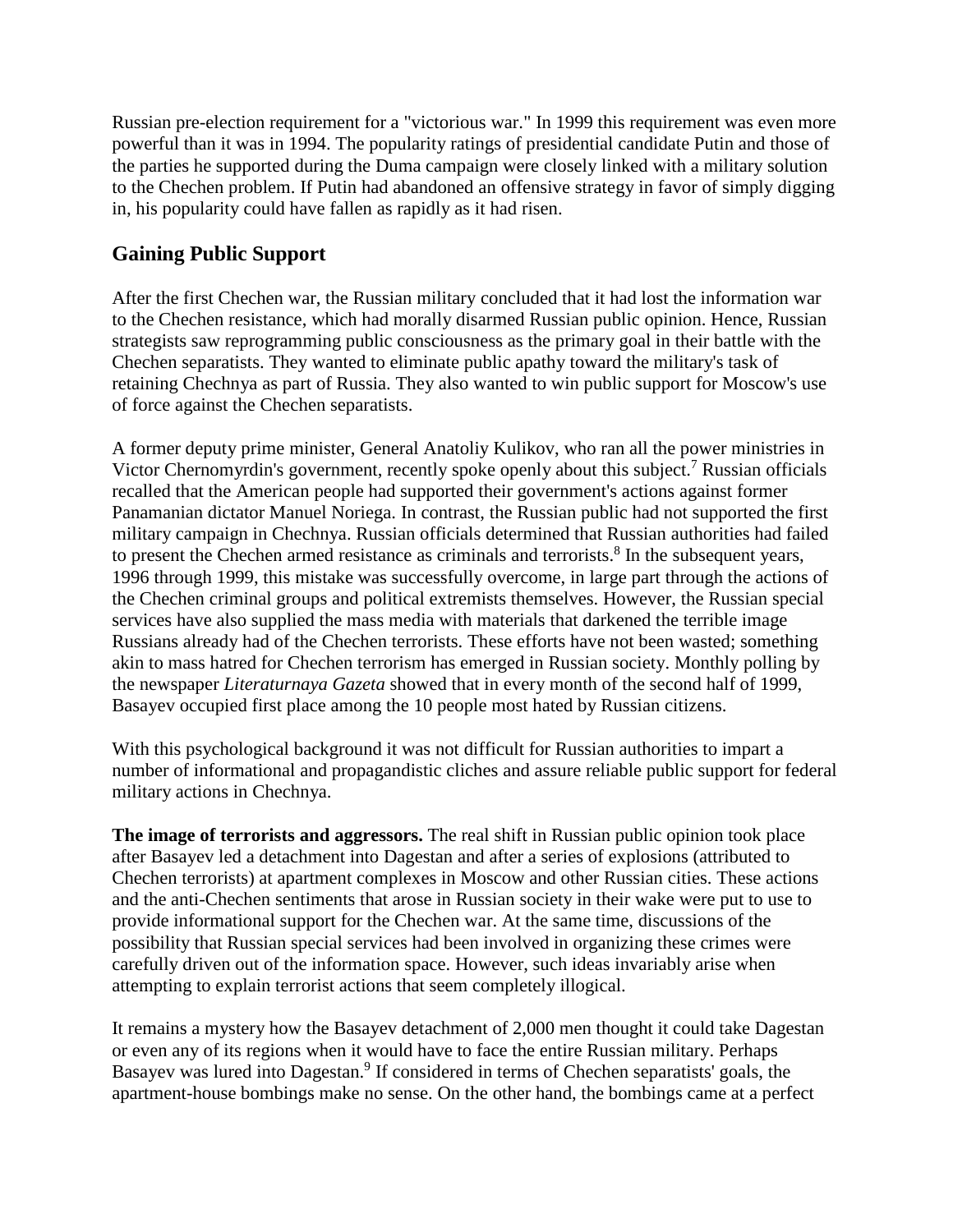time for those who needed additional arguments to win President Yeltsin's approval for the military operation in Chechnya.

Prior to mid-September 1999 no one would have dared present Yeltsin a plan for sending troops into Chechnya. Everybody knew how difficult and painful the failure of the first military campaign had been for him. Moreover, in early September President Yeltsin was not fully convinced that his generals would succeed in Dagestan against Basayev. He publicly expressed his dissatisfaction with the military, who he said had "missed the capture of an entire region." Then in September the apartment buildings explosions in Buynaksk and Moscow pushed the president and Russian public opinion into approving the military move on Chechnya.

By no means is the author saying that Russian special services were involved in Basayev's attack on Dagestan or in the blasts at the apartment buildings in the Russian cities. Mere suspicions are insufficient for such an assertion. However, the Russian public's fixed opinion that "they attacked us," is also disputable. In any case, there is no proof whatsoever that official authorities in the Chechen Republic were involved in the aforementioned acts.

Immediately after the bombings, Chechen president Aslan Maskhadov expressed his condolences to all Russian citizens. He also distanced himself from Basayev's terrorist actions in Dagestan. Maskhadov could be faulted for not openly criticizing Basayev and for not making an effort to hand over to Russian courts the suspected terrorist. However, the leader of the Chechen republic, according to his special envoy to Moscow, was following Russia's lead. Russia had never taken responsibility for the actions of its citizens who provided armed support to separatist forces—in Abkhazia and South Ossetia, for example. Nor did Russian authorities attempt to deliver General Lebed to Moldovan courts. In July 1992, acting on his own initiative, Lebed provided 10th Russian Army support to Transdni-estrian separatist forces. He managed the 10th Army's actions against the regular armed forces of a sovereign state and member of the Commonwealth of Independent States.<sup>10</sup> Moreover, Lebed was eventually appointed to one of Russian's highest government posts.

**The Image of the "New War."** Those responsible for providing information about the second Chechen war can take credit for instilling in the mass consciousness the idea that the second campaign is different from the first—that the army is better prepared, is taking fewer losses and has greater hopes for victory. However, this image is largely an illusion based on several factors.

First, information about combat losses is unreliable because the special services lower the number of Russian losses, inflate the losses on the Chechen side and do not publish the number of civilian casualties. In the previous war 10 civilians died for every one Chechen fighter. Today's rate is unknown, but indications are that the situation has changed little or not at all. At an international conference in Moscow, Oleg Orlov, the head of a Russian human-rights society called "Memorial," described an attack on Basayev's home. In the process of destroying Basayev's home with a "precision" missile, five other buildings were also destroyed, including multistory buildings that housed innocent civilians. Basayev himself escaped unharmed.<sup>11</sup>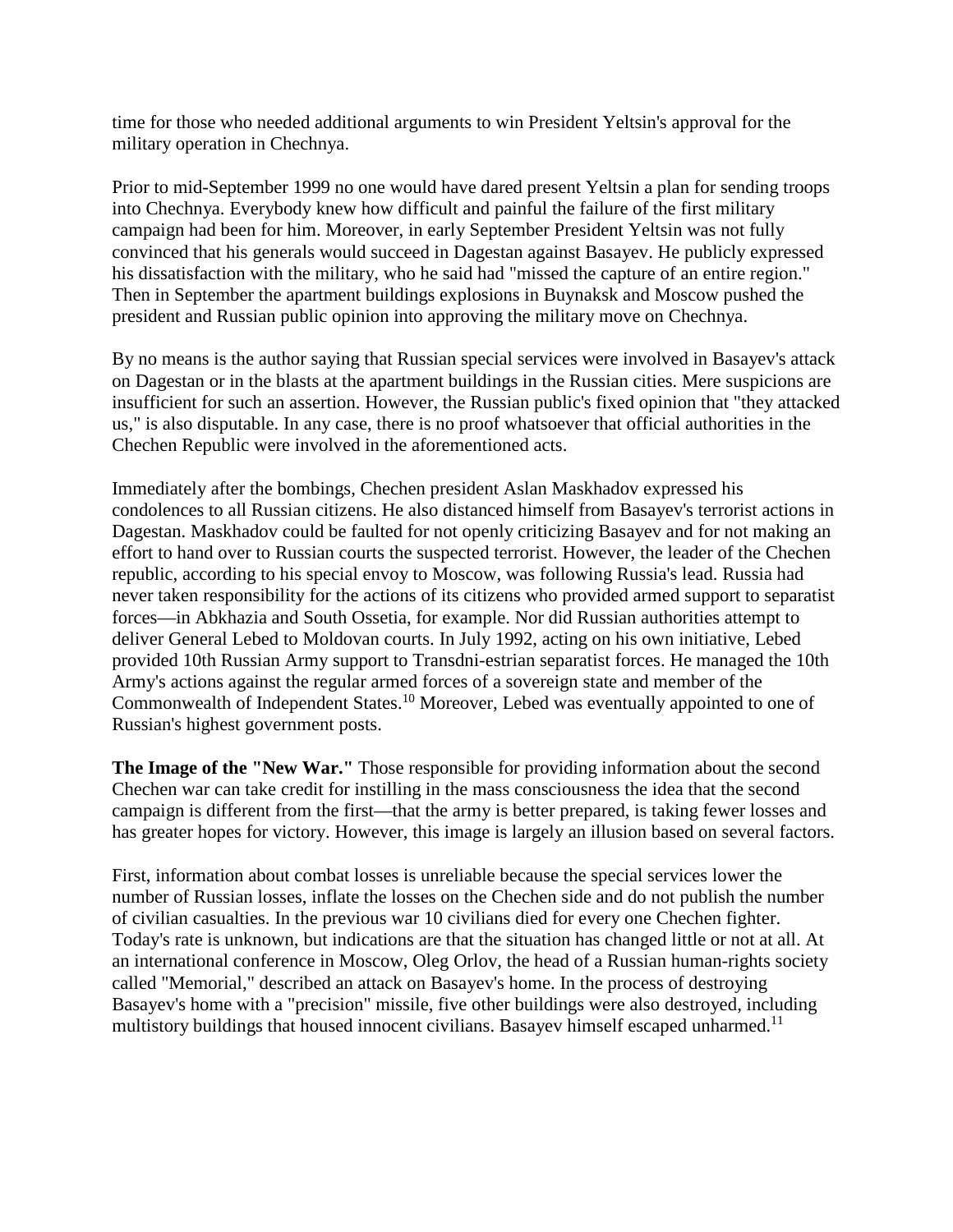

A second factor in the illusion is that people with high hopes are inclined to accept the desirable as fact. The military actions in Dagestan, which the general public regards as completely successful, in reality provide no basis to suggest that the federal armed forces have become more effective than in the previous war. It must be remembered that the militants were capturing entire areas

**The daily struggle to survive in Grozny.**

and that Basayev's and Khatab's circles twice managed to depart unscathed, even though they were surrounded by regular armed forces who outnumbered them many times over and had vastly superior weapons.

Not much time has passed since the end of the first Chechen war, but many have already forgotten that then, as now, in the war's early months reports from the front were largely positive. In the first war the troops moved out on 10 December 1994; a week later they approached Grozny; in another week they had completely blockaded it; by May 1995 federal forces controlled more than 90 percent of the republic. But representatives of the federal authorities felt relatively safe in only two very small locations—the Northern Airport and the Seat of Government building, which was guarded like a citadel. One could move between these two "islands of Russian lawfulness" only by armored personnel carrier, preferably in a convoy. Even in convoys the federal troops were not able to protect themselves completely, as the attempted assassination of General Anatoliy Romanov demonstrated.

The primary Chechen bases, such as those in Bamut, Samashki and Gudermes changed hands several times, and federal forces never completely controlled most other populated areas. Their inhabitants signed peace treaties with the army command, occasionally agreeing to chase the bandits out of their territory. Often, however, they displayed loyalty to the Russian authorities by day and became guerillas by night.

The Russian defense minister says that the guerilla movement can be quelled by cutting its supply lines. He is right in theory. However, it is unlikely that anyone will succeed in removing all the local population from Chechnya who would support the Chechen movement. Second, the first war showed that the Russian soldiers and not Islamic fundamentalists were the primary source of weapons for Chechen guerillas. It is unlikely that this source has completely dried up because court proceedings for embezzlement of public funds continue as the second Chechen war goes on. We cannot restore constitutional order in Chechnya until we restore it in Russia.

It is possible that Russian military leaders have indeed learned something from the previous war. However, they have surely not learned one most important lesson—in a guerilla war controlling a territory does not mean victory. It is not the territory that must be won, but the confidence of the people. On what forces in Chechnya can federal troops rely for support?

**The image of the "liberated Chechens."** Russian propaganda attempts to convince Russian citizens that the Chechens, weary of the low quality of life in their virtually independent republic, are waiting for the Russian army to liberate them. The real situation is different.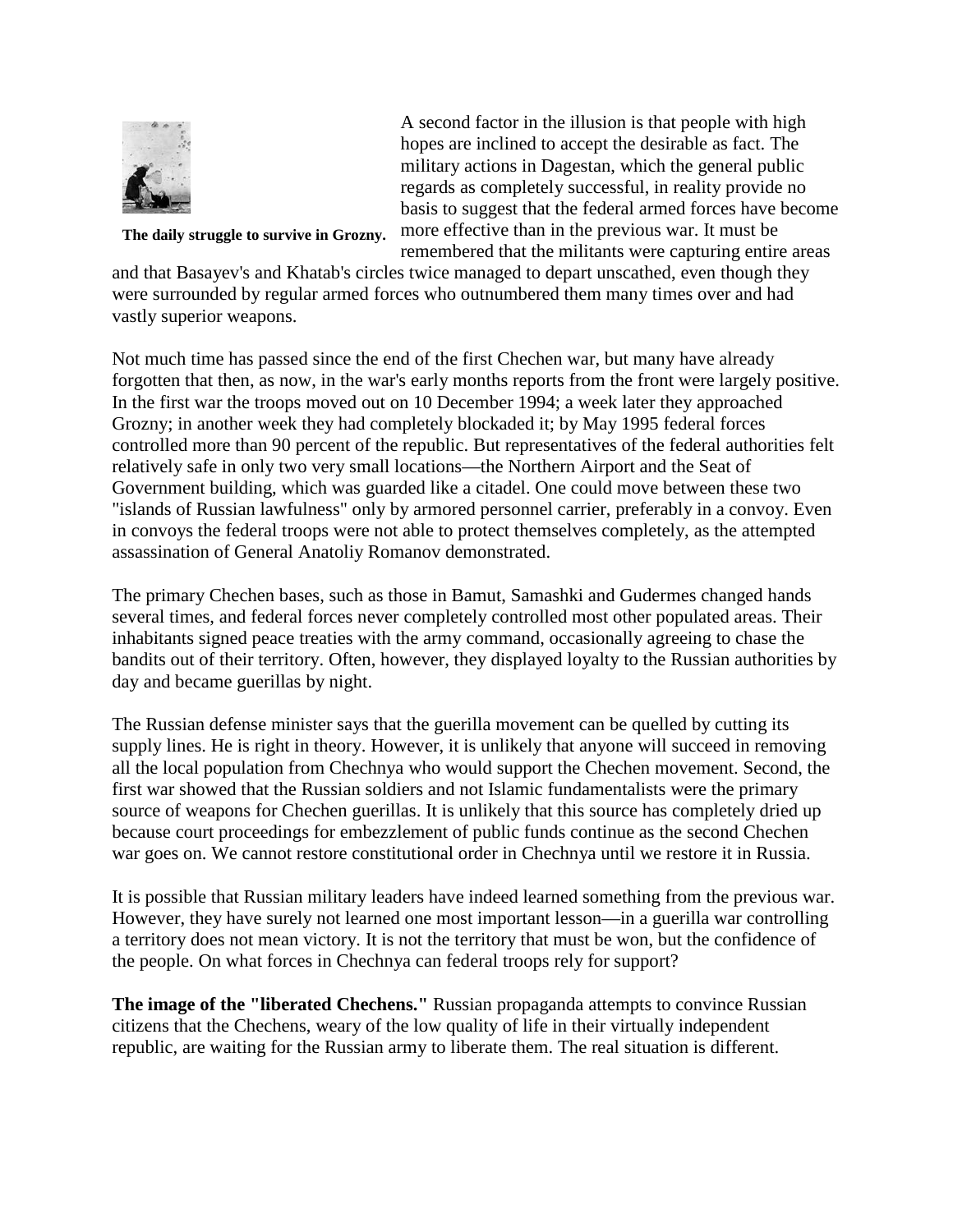It is true that life in "independent Chechnya" is not improving, that inhabitants of the republic suffer at the hands of their own bandits even more than people in the neighboring Russian regions and that Maskhadov's popularity is declining. Nonetheless, on the eve of the first war the social climate in Chechnya was much worse than it is today. Just prior to the first war there were mass demonstrations in the streets of Grozny, especially after the dissolution of the local parliament and constitutional court, the appearance of dozens of so-called "mortal enemies" of Dudayev and several attempts on his life. However, when Russian troops arrived in Chechnya most of the former enemies either forgot or temporarily dropped their vendettas and united against a common enemy.

Chechnya has retained traces of a tribal democracy and respects the process of fair elections. Thus, nobody who arrives in Grozny in a Russian tank and rides to power on Russian bayonets will be able to stay in power for long. The unenviable fate of the three leaders during the military period offers proof. The stature of the imported political figures is shrinking. Initially these imported leaders were famous people, such as the scholar and former national assemblyman of the Soviet Union, Salambek Khadzhiyev, or the last Soviet leader of Chechnya, Doku Zagayev.

Today the worthiest candidate that Russian authorities could find was the young lottery owner, Malik Saydullayev, who has no political background. If Beslan Gantamirov, a deputy prime minister in the Chechen government, replaces this young businessman as the head of the "government in exile," the situation will not improve. Gantamirov was specially released from a Russian prison to take this post. The short list of alternative political figures indicates that the personnel resources on which the Kremlin might rely are almost exhausted.

Proposals to create alternatives to the Maskhadov organs—by holding elections among Chechens living outside Chechnya—do not stand up to analysis. First, there is no legal basis for such elections: the *Constitution of Russian Federation* does not call for elections based on ethnic origins or on the basis of residence permits that have been constitutionally discontinued. Second, it is unlikely that Russian Chechens would support such an idea. Most of them oppose the Russian military actions in Chechnya and recognize Maskhadov's legitimacy, even if they condemn his policies. Third and most important, any bodies of power created in Russia will have absolutely no influence in Chechnya.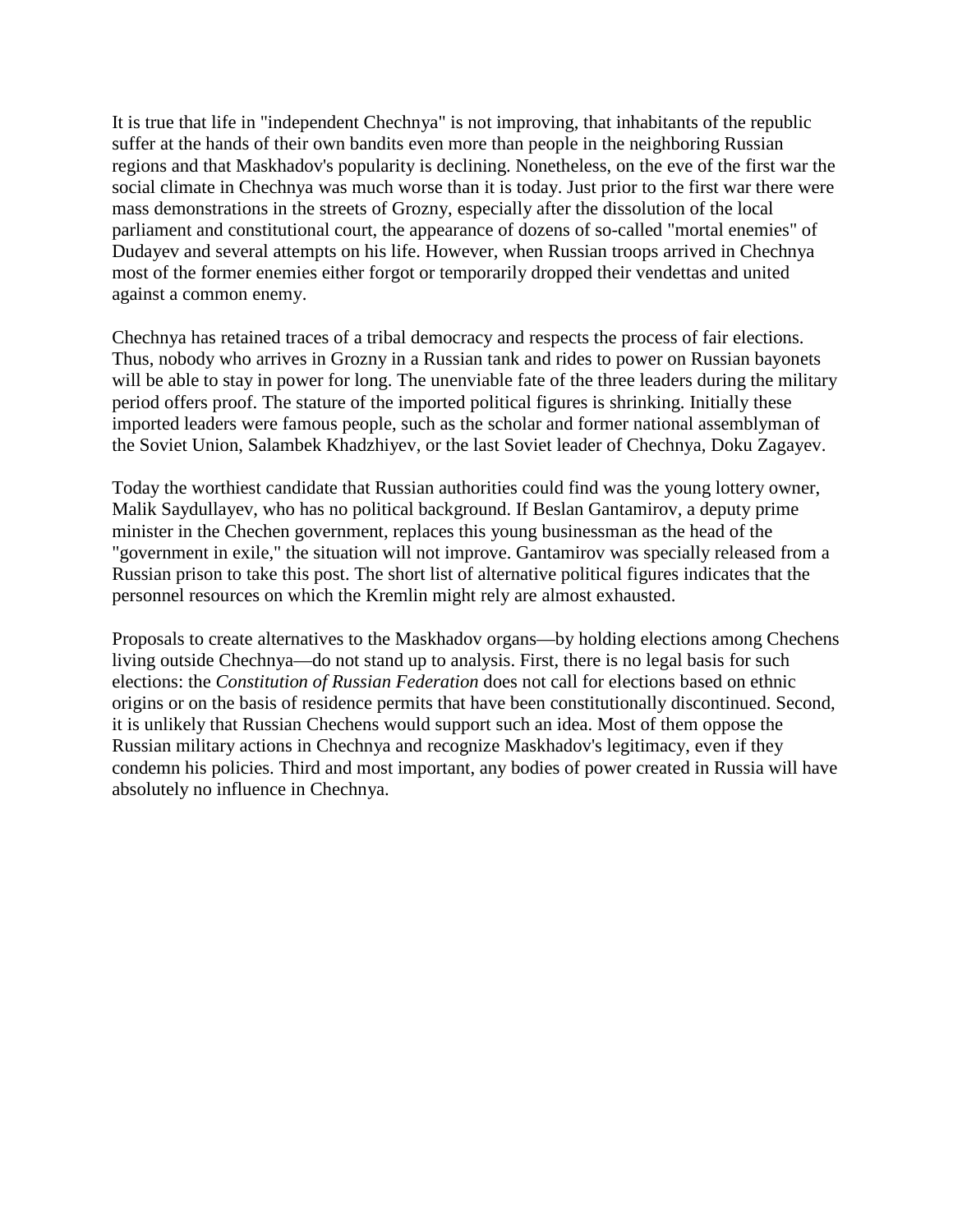After 10 years of Chechnya's de facto independence, an entire generation has now grown up for whom the idea of subordination to Russia is unthinkable. Chechens perceive the arrival of the Russian military to fight terrorists as Muscovites would see the arrival of a Chechen army to fight the mafia—"better our own bandits than alien liberators." The idea of Chechen independence never had anything to do with a desire for a more prosperous life after separating from Moscow. For Chechens, independence means protection from bombers.12 If not every Chechen family, then at least every



**Russian military vehicles in Grozny.**

clan, remembers its own who died in the first war. New losses and new insults will be remembered too, as will be the case with the 200,000 people forcibly resettled at the Ingushetia border, for example. Chechens are also aware of the unprecedented increase in ethnic prejudices in contemporary Russian society. Anti-Russian sentiments among Chechens are also more widespread than was the case in the first war. Mutual alienation is on the rise. With all these factors, can one expect the republic's populace to feel loyalty toward Russian military commanders and civilian bosses?

Prior to the start of the new campaign, about 500,000 people lived in Chechnya, at least 100,000 of military age. The forced exodus of the refugees will have had little impact on the size of this latter group, since the refugees were primarily women, children and the elderly. Therefore, the Russian army in Chechnya could easily find itself facing an armed force 50,000 to 60,000 strong. In the last war at least 30,000 civilians died. However, estimates are that only 3,500 Chechen fighters died and that the Russian military lost 4,500 soldiers. Let us say that today's Russian army is better prepared and better organized than was the army that fought in 1994 and 1995. Let us further say that perhaps 10 militants will die for every one Russian soldier. Even so, if the goal is the total suppression of armed resistance, then about the same number of Russian soldiers will have to give their lives as was the case in the last war.

## **Possible Changes in Russian Attitudes**

Since 1 January 2000 the Russian press has carried an increasing number of reports about a rise in guerilla activity in Chechnya. These reports are beginning to suggest that the military operation in Chechnya cannot achieve any of its goals.

The goal of preserving the integrity of the Russian Federation is largely an invention. The dominant thinking at every recent Russian conference on federalism has been that Russia is in no danger of disintegration. In the worst case Russia might lose a small piece in the Chechen area.<sup>13</sup> Numerous studies show that prior to the war, nobody was thrilled with Chechnya. Its relations with all its neighbors, including Ingushetia, were steadily worsening. National separatism and nationalist movements in Russia in general were declining.<sup>14</sup>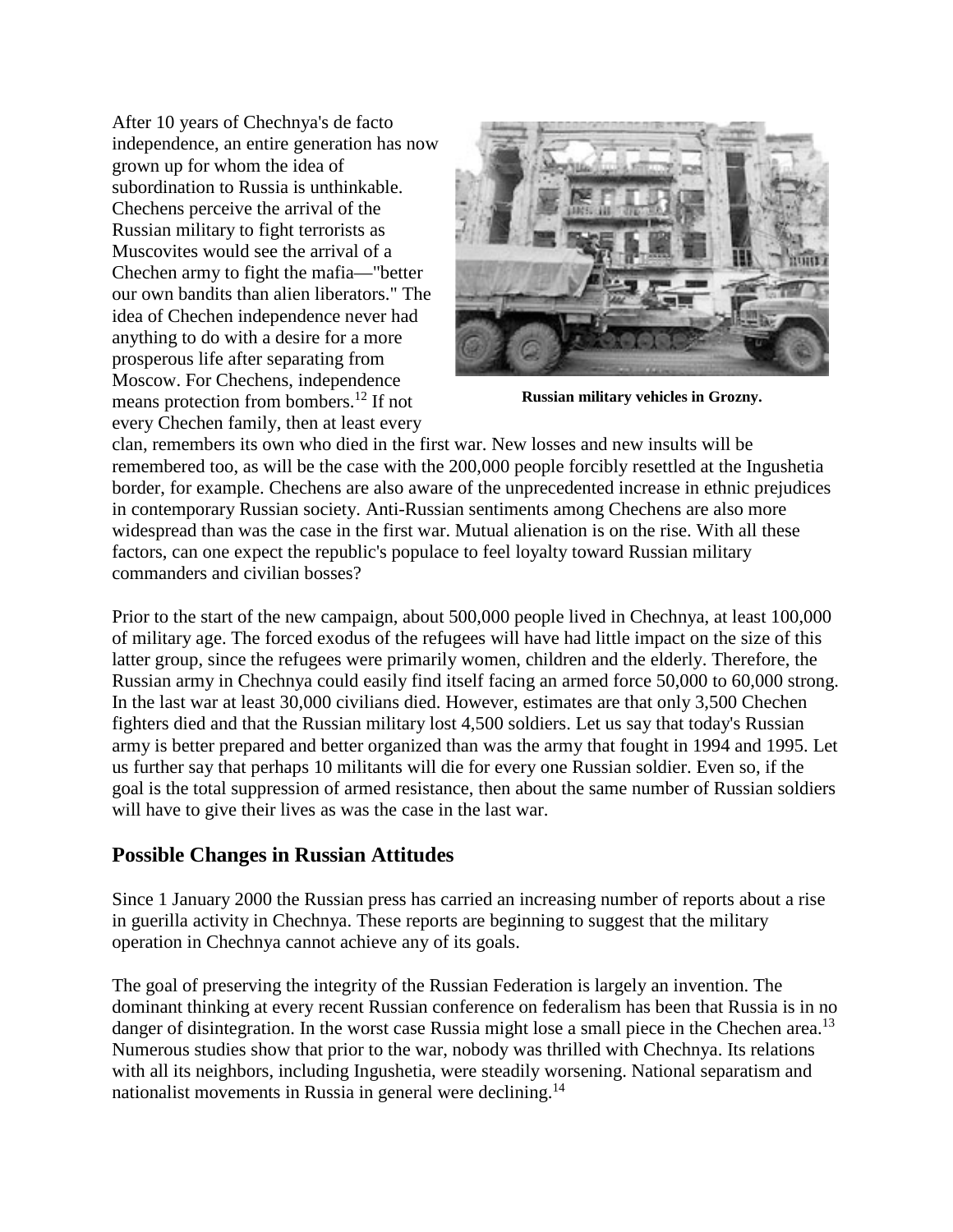Worsening ethno-national relations in individual areas of the North Caucasus, such as Karachayevo-Cherkessiya, do not controvert the general trend of declining nationalism and had no bearing on Chechnya. Karachayevo-Cherkessiya's warring national group leaders do not favor Chechen separatism. A certain rise in religious extremism (Wahhabism) in Dagestan did not offset the decline in nationalist movements and was driven more by internal factors such as poverty and crime than by any external influence. Many researchers view Dagestani Wahhabism primarily as a form of protest that is most widespread in areas hit hard by unemployment.<sup>15</sup>

The Chechen war will trigger an increase in such Wahhabism because it will worsen the republic's economic situation. The war has already exacerbated all the following situations: Avar-Dargin differences (an Avar militia took part in an assault on the villages of Karamakh and Chabanmakh); the division in the Lezgin ethnic group because of the harsh border regimen with Azerbaijan; and the Chechen-Akin problem because Russian forces are concentrated in a new settlement area for the Akins. None of these accounts even mentions the increasing Islamic solidarity with the 11 million Chechens in Russia. A war is more destructive to the Federation than is the existence of a rebellious republic.

The other stated goal of the war is to combat terrorism. However, the experience of countries that have tried for decades to cope with terrorism shows that military operations are not an effective cure for this illness. It requires more sophisticated methods.

Usually an unlimited search period is declared for the heads of the terrorist organizations. They are then either destroyed over time, as with the killers of the Israeli Olympic team, or they are eventually handed over to the courts, as with Kurd leader Abdullah Ojalan. Air strikes are used to combat terrorism, chiefly to destroy an enemy's infrastructure, but since infrastructure is not built every month, such strikes are sporadic. Such air strikes do not inflict great losses on the socalled "live forces." Official reports about thousands of losses inflicted by such air strikes invite skepticism. Past results of the full-scale bombing of Chechen militant bases and new information about the results of the strike on Basayev's residence reinforce such doubt.

Political rather than military operations is the chief axis in the war against terrorism. The Israelis ultimately managed to divide the moderate and radical wings of the Palestinian resistance. Turkish authorities found common ground with the Barzani family, which had headed the Kurdish nationalist movement for decades. By doing so, they largely para- lyzed the movement's military activity. Russia had two years of peace, from 1996 to 1999 and many opportunities to seek support from among the influential Chechen political elite but did not take advantage of these opportunities, due largely to the renewed quest for military solutions to the Chechen problem.

Russia may face the rather painful process of overcoming a currently widespread belief that military means offer miraculous possibilities for holding Chechnya in the Russian Federation. Sooner or later there will be at least significant changes in the Russian mass consciousness.

**The quick-insight scenario**. Perhaps by summer 2000 more than half the population could come to see the inadvisability of a military solution to the Chechen problem. Survey results provide the basis for this assumption.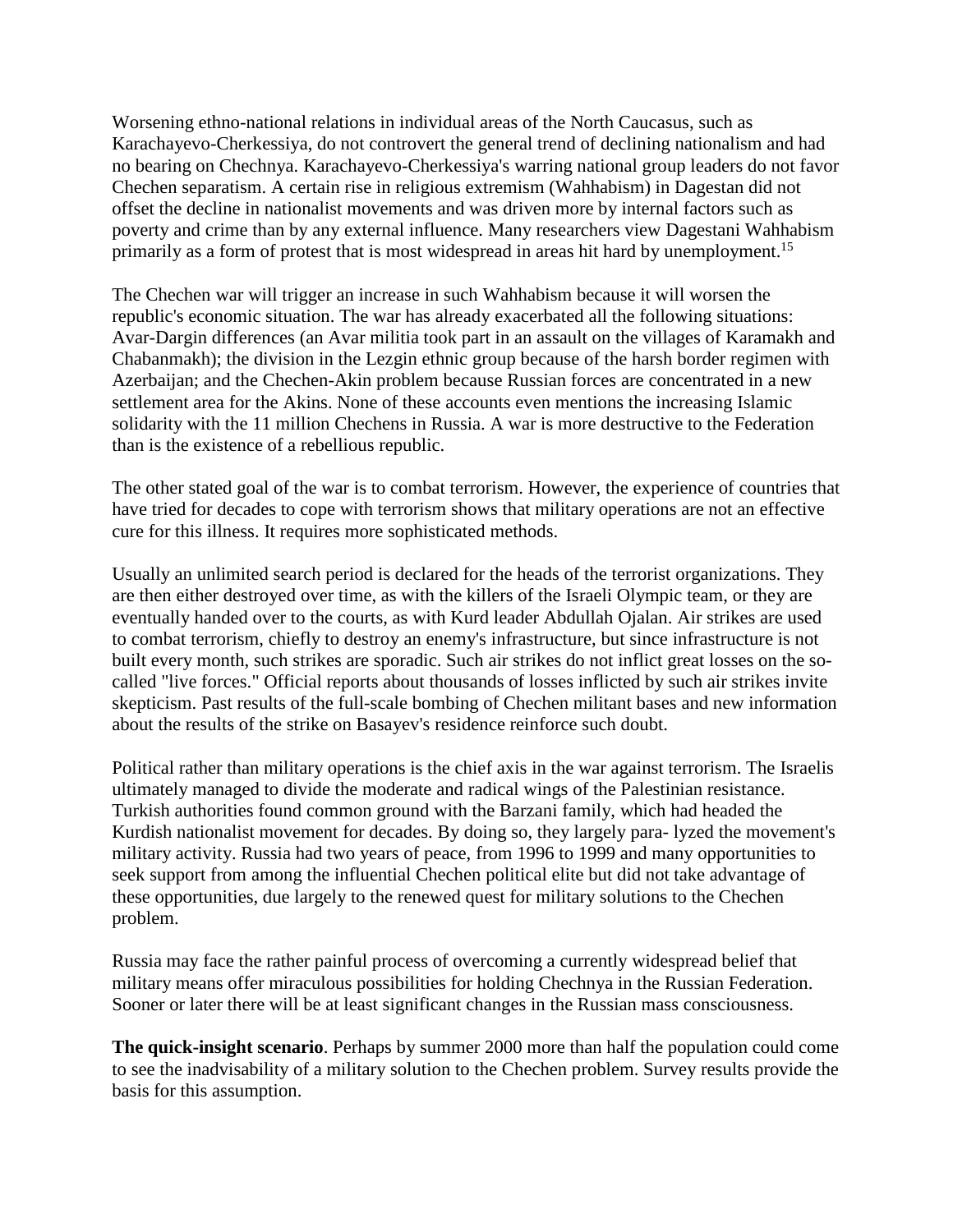Figure 2 shows that the percentage of Russians who fear a new partisan movement in Chechnya and increased Chechen terrorism in Russia is about the same as the percentage who support Russia's military actions. Hence, the number of people who doubt the wisdom of continuing the military campaign will increase in proportion to the extent that these fears become reality. The lengthening campaign is already disappointing to those who had hoped for an end to Chechen terrorism. The longer the campaign continues and the more fierce the resistance, the greater will be the losses among Russian troops. Without question, casualties will have the greatest impact in changing society's mood, particularly given that almost none of those who support the military actions wish to participate directly or send their children to participate. Military actions and expenditures to restore Chechnya will probably have a negative impact on Russia's economy, which would make people less willing to support the military actions. There is another reason for declining support: the Russian public's support for the second Chechen war is not deep-seated and is largely a consequence of pervasive myths and illusions that were created to manipulate public opinion.

| Russian Fears of a Deteriorating Situation<br>(November 1999 survey) |  |  |  |
|----------------------------------------------------------------------|--|--|--|
| P ercentage of p eople who<br>b elieve each possibilty               |  |  |  |
| 63%                                                                  |  |  |  |
| 14%                                                                  |  |  |  |
|                                                                      |  |  |  |

**The slow-and-painful scenario**. Under this scenario, authorities manage to shift the responsibility for failures on the Chechen front to enemies (internal and external). They also manage to spend quite a long time consolidating public opinion against these enemies, which include the Chechen fighters. If this scenario comes about, censorship will increase, as well as repression of dissidents. In other words, this scenario becomes possible only with a return to the dark days of

totalitarianism. However, this second scenario is less likely than the first.

Such a scenario did not unfold during Putin's acting presidency, nor after his election. Furthermore, implementation of this scenario would prove extremely difficult. Significant forces in the Russian parliament and in general society support the Chechen war but deeply oppose totalitarianism.

1. V. Mukomel and M. Olkot, et al., *Armed International and Regional Conflicts: Human Losses and Economic Damage. Social Consequences. Identity and Conflicts in Post-Soviet States* (Russian) (Moscow: Carnegie Center, 1997), 301, 305-306.

2. Ibid., as to the 5.5 billion-dollar estimate.

3. Translator's note: because the point is not apparent in the English translation, a word about the author's use of the term "Russian" is in order. Pain avoids the term "*russkiy*," which would refer to ethnic Russians and/or native speakers of Russian only. Instead, he consistently uses the terms "*rossiyskiy*" and "*rossiyanin*," which refer to all citizens of the Russian Federation. By consciously using these terms, the author emphasizes the cultural and linguistic diversity of the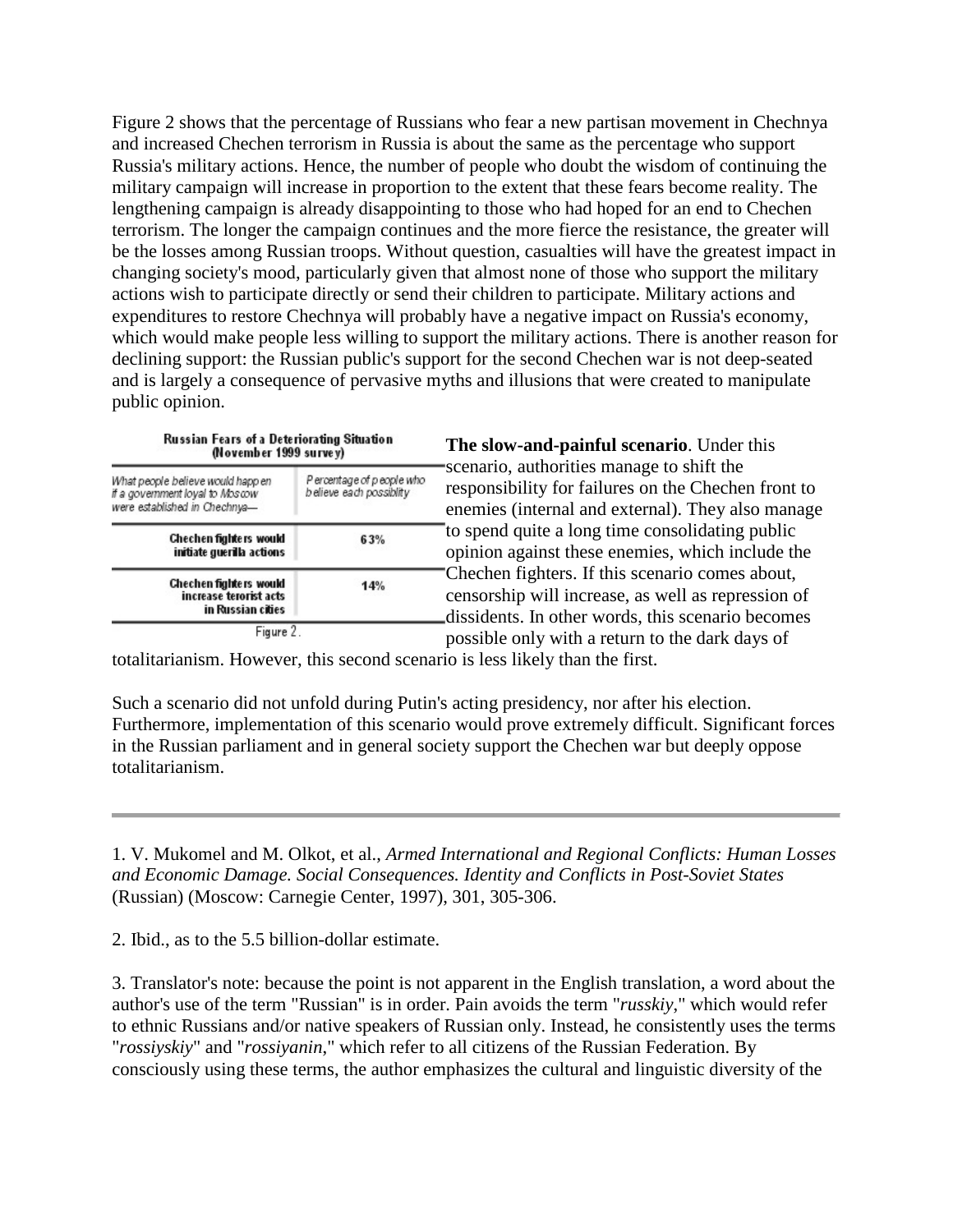RF citizenry, a diversity that is also reflected in the RF's military. This distinction is not trivial if the RF is to achieve unity in the midst of such linguistic and ethnic diversity.

4. Translator's note*: Yabloko* ("apple") is a political party headed by Grigoriy Yavlinsky. It has supported human rights, private property, democratization and a market economy. For more information see <http://www.yabloko.ru/Persons/YAVL/index-eng.html>.

5. This was Russian Federation Government Decree No. 1538.

6. The Chechen journalist Petra Prokhazskova, who writes for the newspaper Lidove noviny, filed a complaint against the RIC with the Russian Fund for the Protection of Openness. She maintains that the RIC distorted her information from Chechnya of 29 October 1999 and used it on their website. Source: Oleg Panfilov, "The New Caucasus War," *Imedzhi* (December 1999).

7. General Kulikov made this statement in a live radio broadcast of "Echo of Moscow" on 5 January 2000.

8. See D. Azrael, E. Pain and A. Popov, eds., *How Policy is Made in the U.S.A. and Russia: Making Decisions to Use Force in Regional Conflicts in the Late 20th Century* (Russian) (Moscow: Kompleks-Progress, 1996): 287-290.

9. Translator's note: the point of luring Basayev and his detachment into Dagestan would have been to provide legal grounds for Federal forces to attack Chechen forces. The author is not saying, however, that this was done.

10. Ibid., 97-98.

11. See proceedings of the 18 December 1999 Moscow conference, as printed in the newspaper series: "Chechnya—Lessons Not Learned," (Russian) *Moskovskiye novosti* (Moscow) No. 49, 21-27.

12. Translator's note: The Chechen thinking, according to the author, is that if Chechnya were to achieve the status of an independent state fully recognized as such by the world community, then the Russian Federation would no longer be free to attack it with impunity.

13. See D. Azrael, E. Pain, N. Zubarevich, eds., *The Evolution of Relations between Moscow and Russia's Regions: from Conflicts to a Search for Accord* (Russian) (Moscow: Kompleks-Progress, 1997).

14. Ibid., 30-52.

15. Aleksey Malashenko, "The Islamic Factor in the Dagestan War," (Russian) *Nezavisimyy golos Rossii* 5 (September 1999), 10-12.